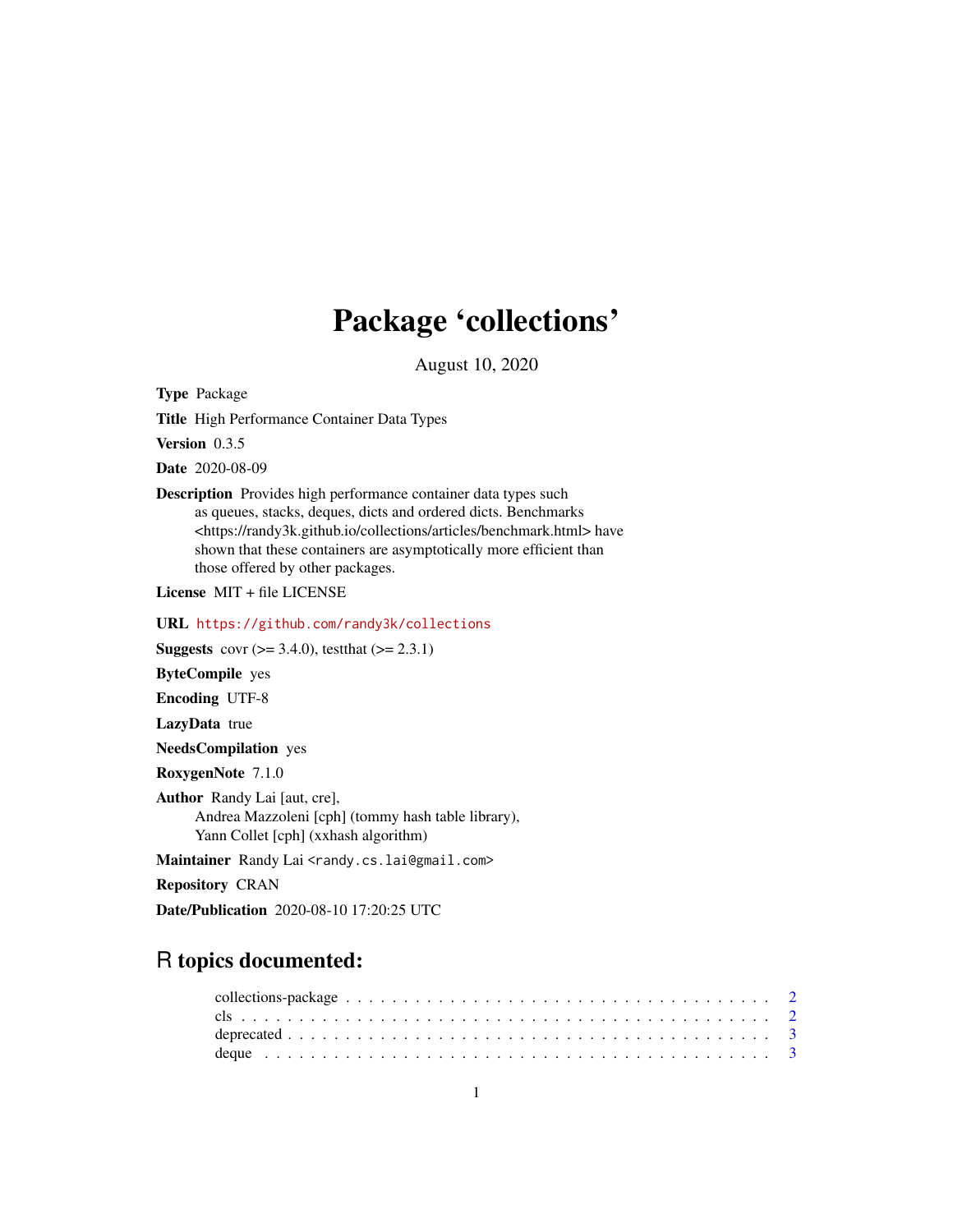<span id="page-1-0"></span>

| Index |  |  |  |  |  |  |  |  |  |  |  |  |  |  |  |  |  |  |  |
|-------|--|--|--|--|--|--|--|--|--|--|--|--|--|--|--|--|--|--|--|
|       |  |  |  |  |  |  |  |  |  |  |  |  |  |  |  |  |  |  |  |
|       |  |  |  |  |  |  |  |  |  |  |  |  |  |  |  |  |  |  |  |
|       |  |  |  |  |  |  |  |  |  |  |  |  |  |  |  |  |  |  |  |
|       |  |  |  |  |  |  |  |  |  |  |  |  |  |  |  |  |  |  |  |
|       |  |  |  |  |  |  |  |  |  |  |  |  |  |  |  |  |  |  |  |

collections-package *collections: High Performance Container Data Types*

#### Description

Provides high performance container data types such as queues, stacks, deques, dicts and ordered dicts. Benchmarks <https://randy3k.github.io/collections/articles/benchmark.html> have shown that these containers are asymptotically more efficient than those offered by other packages.

#### Author(s)

Maintainer: Randy Lai <randy.cs.lai@gmail.com>

Other contributors:

- Andrea Mazzoleni (tommy hash table library) [copyright holder]
- Yann Collet (xxhash algorithm) [copyright holder]

#### See Also

Useful links:

- <https://github.com/randy3k/collections>
- 

cls *Inspect objects*

#### Description

cls is a replacement for the class function which also works for the collection objects. It falls back to the ordinary class function for other objects.

#### Usage

cls(x)

#### Arguments

x a collection object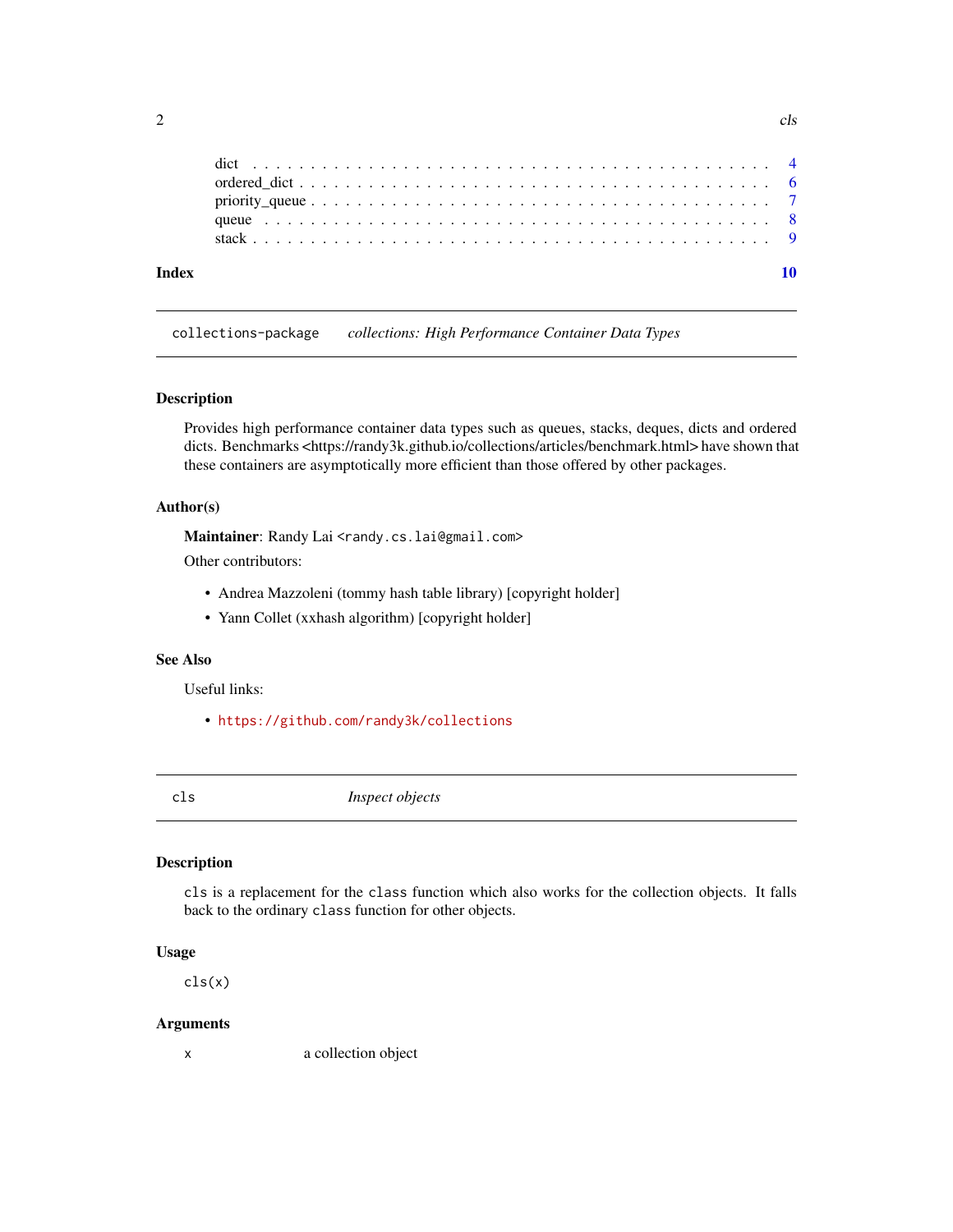#### <span id="page-2-0"></span>deprecated 3

#### Examples

 $d \leftarrow \text{dict}()$ cls(d)

deprecated *Deprecated Functions*

#### Description

Deprecated Functions

#### Usage

Deque(...)  $Dict(...)$ OrderedDict(...) PriorityQueue(...) Queue(...) Stack(...)

#### Arguments

... anything

<span id="page-2-1"></span>deque *Double Ended Queue*

#### Description

deque creates a double ended queue.

#### Usage

deque(items = NULL)

#### Arguments

items a list of items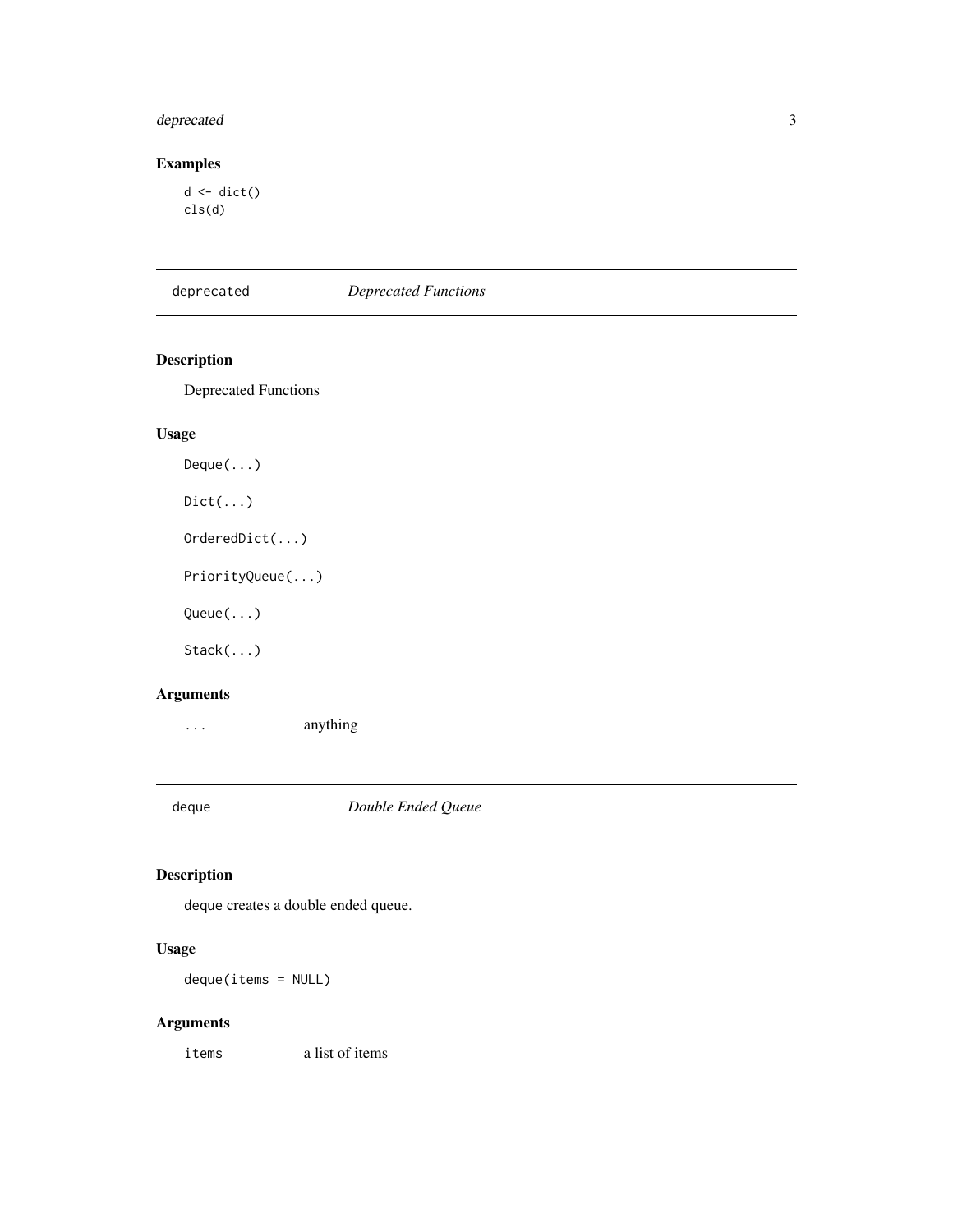#### <span id="page-3-0"></span>Details

Following methods are exposed:

```
.$push(item)
.$pushleft(item)
.$pop()
.$popleft()
.$peek()
.$peekleft()
.$extend(q)
.$extendleft(q)
.$remove(item)
.$clear()
.$size()
.$as_list()
.$print()
```
- item: any R object
- q: a deque object

#### See Also

[queue](#page-7-1) and [stack](#page-8-1)

#### Examples

```
q \leftarrow \text{deque}()q$push("foo")
q$push("bar")
q$pushleft("baz")
q$pop() # bar
q$popleft() # baz
q <- deque(list("foo", "bar"))
```
q\$push("baz")\$pushleft("bla")

<span id="page-3-1"></span>dict *Dictionary*

#### Description

dict creates an ordinary (unordered) dictionary (a.k.a. hash).

#### Usage

dict(items = NULL, keys = NULL)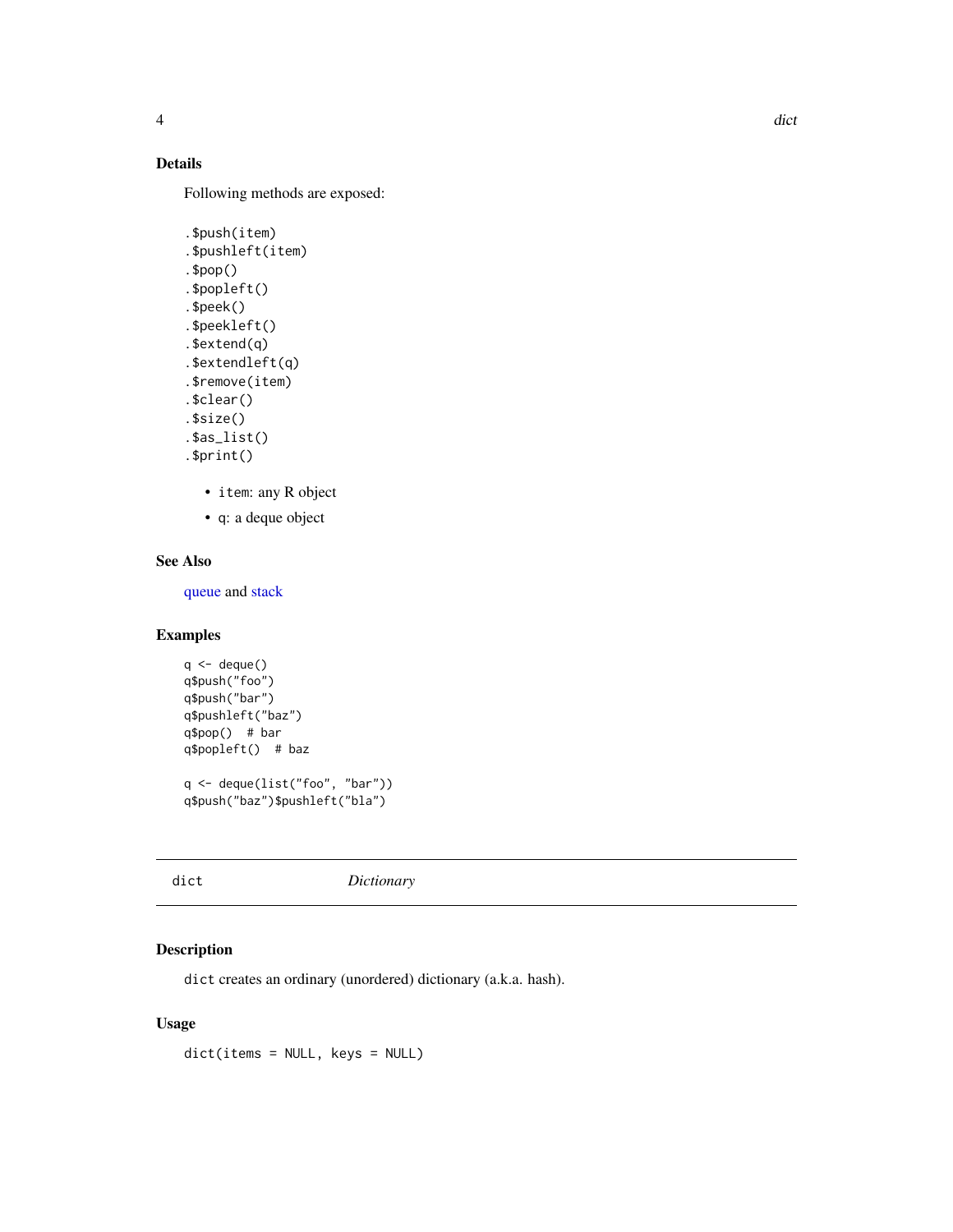<span id="page-4-0"></span>dict 5 and 5 and 5 and 5 and 5 and 5 and 5 and 5 and 5 and 5 and 5 and 5 and 5 and 5 and 5 and 5 and 5 and 5 and 5 and 5 and 5 and 5 and 5 and 5 and 5 and 5 and 5 and 5 and 5 and 5 and 5 and 5 and 5 and 5 and 5 and 5 and 5

#### Arguments

| items | a list of items                           |
|-------|-------------------------------------------|
| keys  | a list of keys, use names (items) if NULL |

#### Details

Following methods are exposed:

```
.$set(key, value)
.$get(key, default)
.$remove(key, silent = FALSE)
.$pop(key, default)
.$has(key)
.$keys()
.$values()
.$update(d)
.$clear()
.$size()
.$as_list()
.$print()
```
- key: a scalar character, an atomic vector, an enviroment or a function
- value: any R object, value of the item
- default: optional, the default value of an item if the key is not found
- d: a dict object

#### See Also

[ordered\\_dict](#page-5-1)

```
d \leftarrow dict(list(apple = 5, orange = 10)d$set("banana", 3)
d$get("apple")
d$as_list() # unordered
d$pop("orange")
d$as_list() # "orange" is removed
d$set("orange", 3)$set("pear", 7) # chain methods
# vector indexing
d$set(c(1L, 2L), 3)$set(LETTERS, 26)
d$get(c(1L, 2L)) # 3
d$get(LETTERS) # 26
# object indexing
e < - new.env()
d$set(sum, 1)$set(e, 2)
d$get(sum) # 1
d$get(e) # 2
```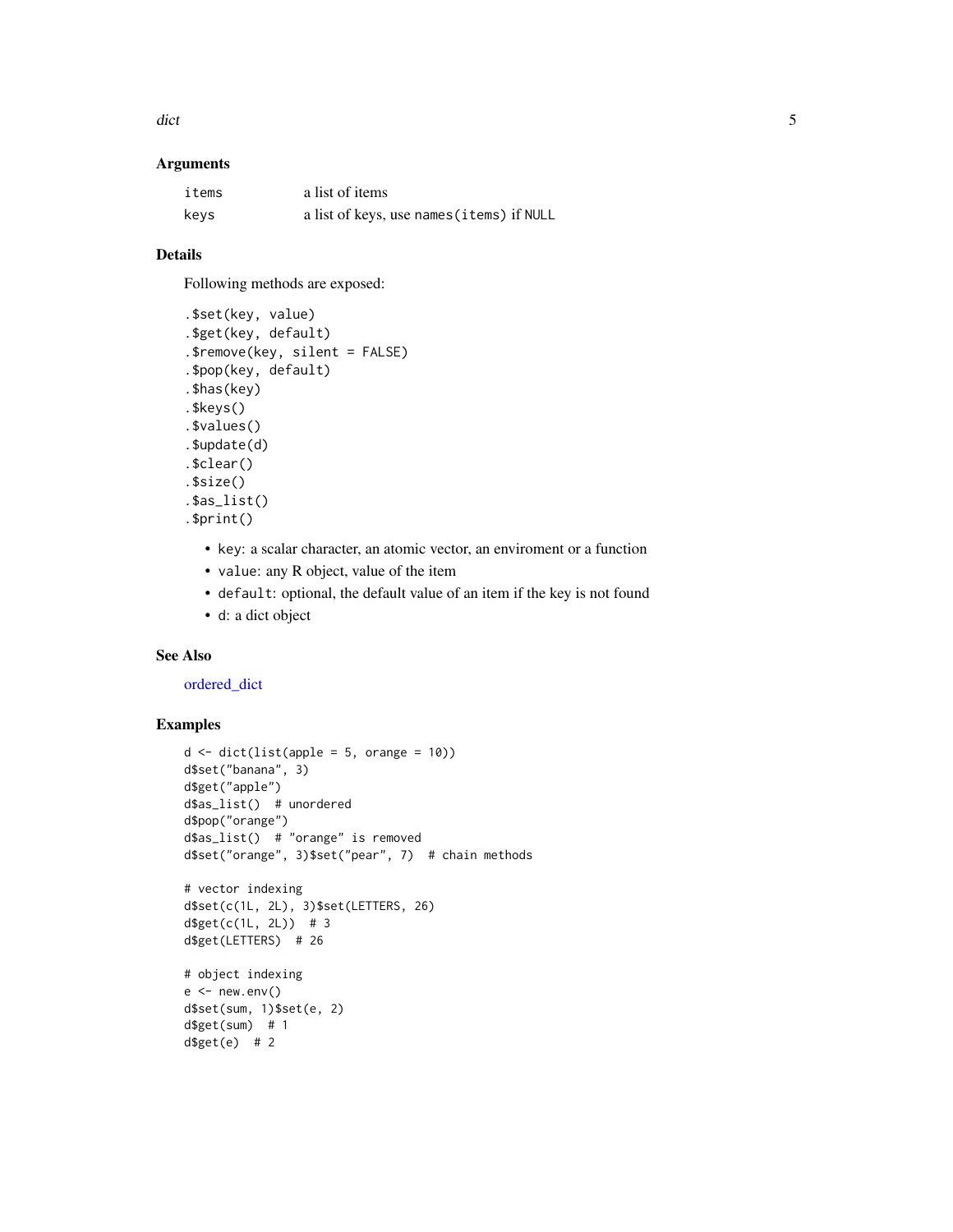<span id="page-5-1"></span><span id="page-5-0"></span>

#### Description

ordered\_dict creates an ordered dictionary.

#### Usage

```
ordered_dict(items = NULL, keys = NULL)
```
#### Arguments

| items | a list of items                           |
|-------|-------------------------------------------|
| kevs  | a list of keys, use names (items) if NULL |

#### Details

Following methods are exposed:

```
.$set(key, value)
.$get(key, default)
.$remove(key, silent = FALSE)
.$pop(key, default)
.$popitem(last = TRUE)
.$has(key)
.$keys()
.$values()
.$update(d)
.$clear()
.$size()
.$as_list()
.$print()
```
- key: scalar character, environment or function
- value: any R object, value of the item
- default: optional, the default value of an item if the key is not found
- d: an ordered\_dict object

#### See Also

[dict](#page-3-1)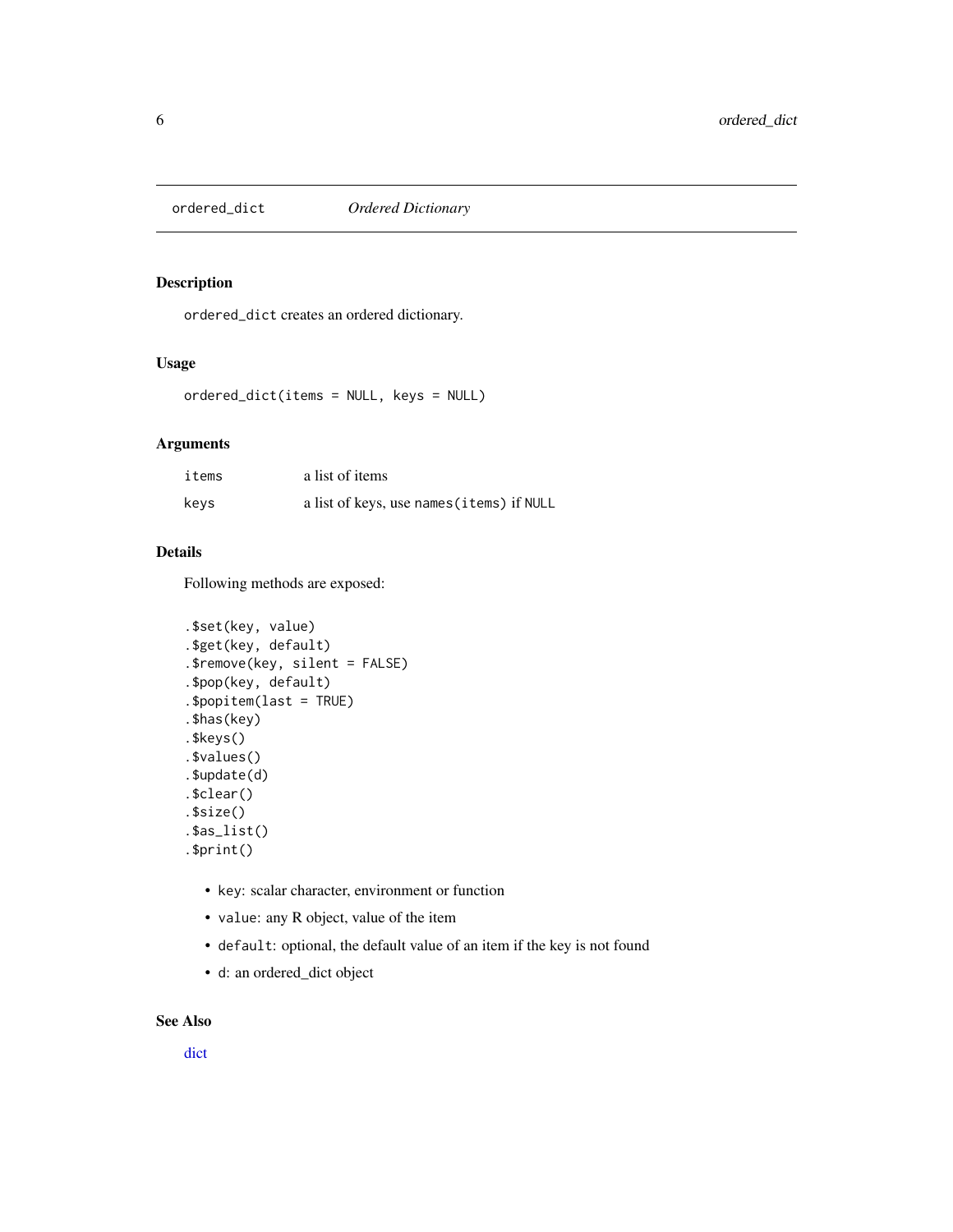#### <span id="page-6-0"></span>priority\_queue 7

#### Examples

```
d \le ordered_dict(list(apple = 5, orange = 10))
d$set("banana", 3)
d$get("apple")
d$as_list() # the order the item is preserved
d$pop("orange")
d$as_list() # "orange" is removed
d$set("orange", 3)$set("pear", 7) # chain methods
```
priority\_queue *Priority Queue*

#### Description

priority\_queue creates a priority queue (a.k.a heap).

#### Usage

```
priority_queue(items = NULL, priorities = rep(0, length(items)))
```
#### Arguments

| items      | a list of items                        |
|------------|----------------------------------------|
| priorities | a vector of interger valued priorities |

#### Details

Following methods are exposed:

```
.$push(item, priority = 0)
.$pop()
.$clear()
.$size()
.$as_list()
.$print()
```
- item: any R object
- priority: a real number, item with larger priority pops first

```
q <- priority_queue()
q$push("not_urgent")
q$push("urgent", priority = 2)
q$push("not_as_urgent", priority = 1)
q$pop() # urgent
q$pop() # not_as_urgent
q$pop() # not_urgent
```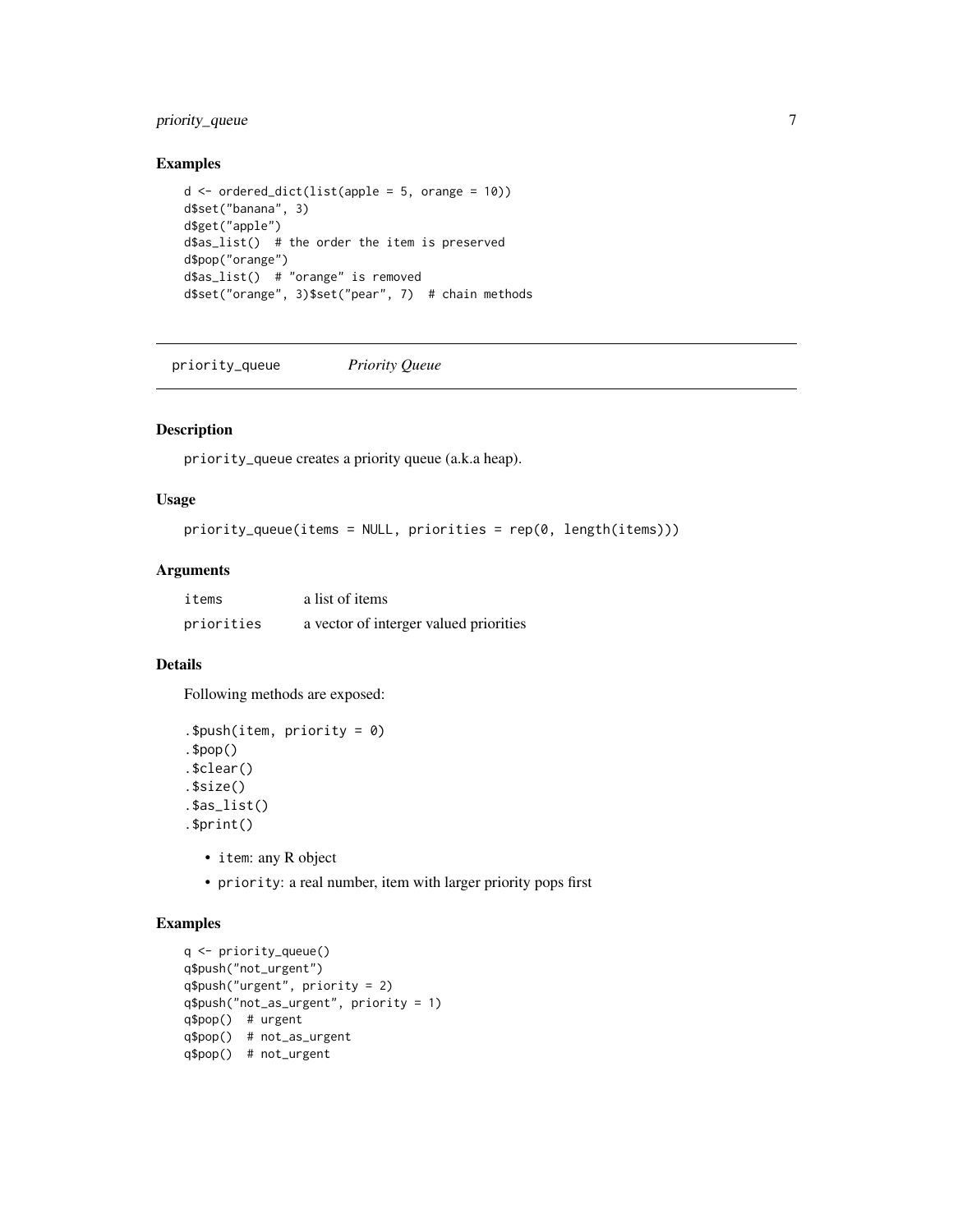```
q <- priority_queue(list("not_urgent", "urgent"), c(0, 2))
q$push("not_as_urgent", 1)$push("not_urgent2")
```
<span id="page-7-1"></span>queue *Queue*

#### Description

queue creates a queue.

#### Usage

queue(items = NULL)

#### Arguments

items a list of items

#### Details

Following methods are exposed:

```
.$push(item)
.$pop()
.$peek()
.$clear()
.$size()
.$as_list()
.$print()
```
• item: any R object

#### See Also

[stack](#page-8-1) and [deque](#page-2-1)

```
q \leftarrow queue()
q$push("first")
q$push("second")
q$pop() # first
q$pop() # second
q <- queue(list("foo", "bar"))
q$push("baz")$push("bla")
```
<span id="page-7-0"></span>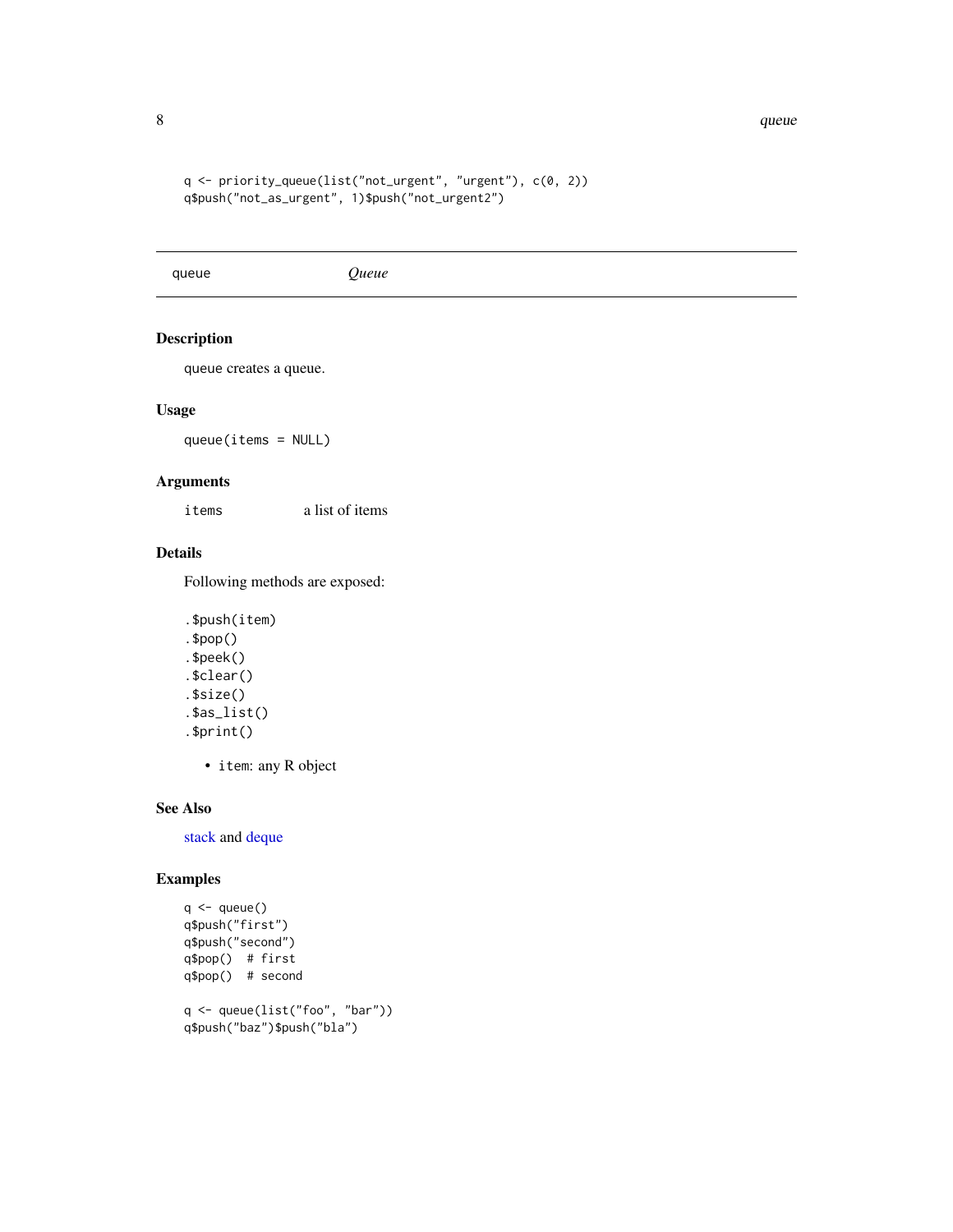<span id="page-8-1"></span><span id="page-8-0"></span>stack *Stack*

#### Description

stack creates a stack.

#### Usage

stack(items = NULL)

#### Arguments

items a list of items

#### Details

Following methods are exposed:

```
.$push(item)
.$pop()
.$peek()
.$clear()
.$size()
.$as_list()
.$print()
```
• item: any R object

#### See Also

[queue](#page-7-1) and [deque](#page-2-1)

```
s <- stack()
s$push("first")
s$push("second")
s$pop() # second
s$pop() # first
s <- stack(list("foo", "bar"))
s$push("baz")$push("bla")
```